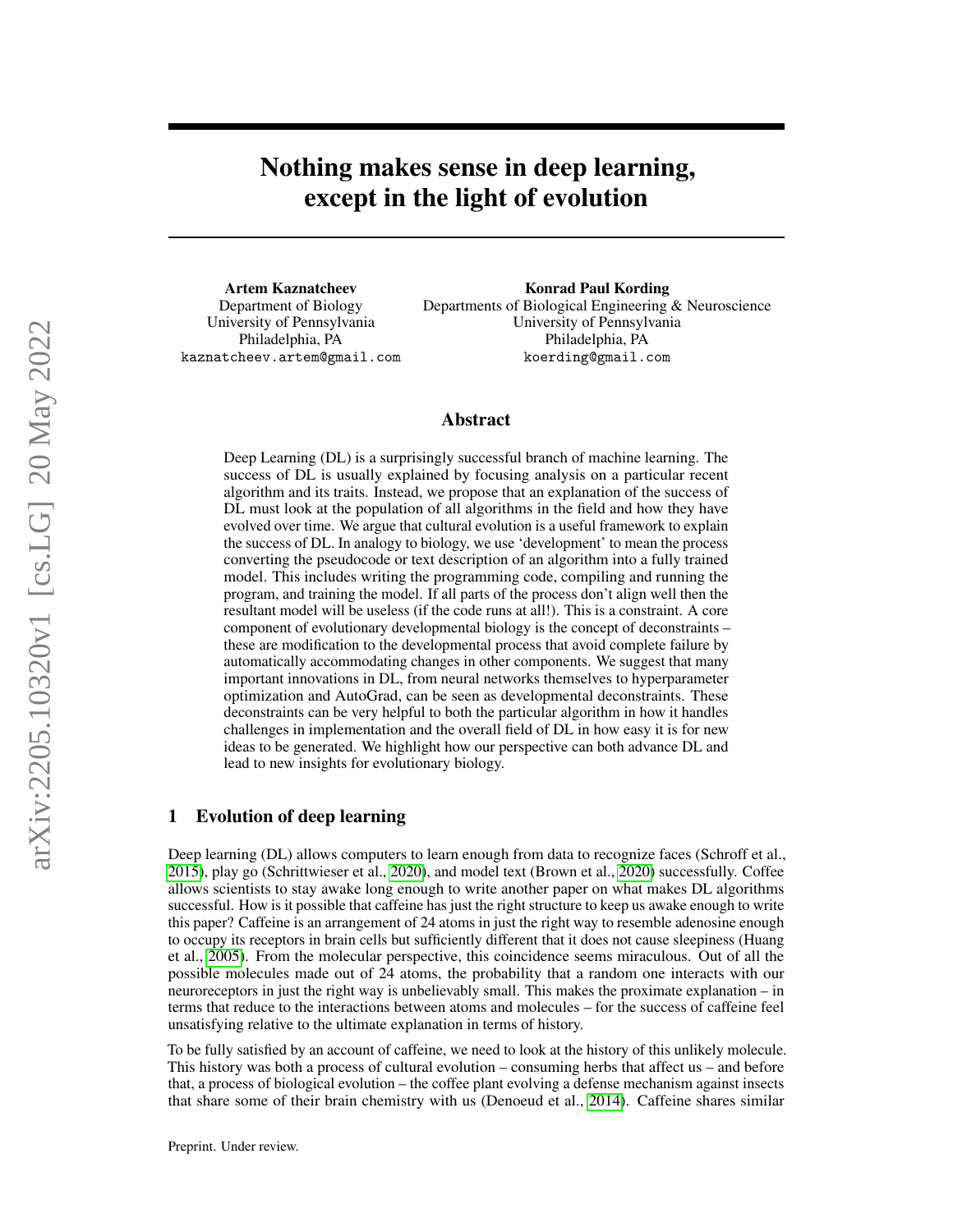structures to our neurotransmitters because we share an evolutionary history. Evolution explains why coffee is successful.

What matters for explanations of molecules like caffeine matters even more for explanations of whole organisms. This is what Dobzhansky [\(1964\)](#page-9-4) meant when he famously wrote that "nothing makes sense in biology except in the light of evolution". We cannot fully understand the success of a biological molecule or organism by just looking at the structure of that molecule or organism. We need to also look at the natural history that led to the evolution of that molecule or organism and how it relates to other organisms and the environment.

In this paper we argue that the same kind of natural history is needed to understand the success of deep learning. We see traditional explanations of the success of certain traits in DL algorithms as explaining how the trait works – the explanation of the trait is in terms of the algorithms or the data set. We are advocating for explaining why the trait exists – we seek explanations of the trait in terms of how the algorithm came about from prior algorithms and how the trait evolved from earlier ancestor traits. In other words, we cannot fully understand the success of deep learning algorithms or their rapid improvement by just looking at the structure of any given algorithm. We need to also look at the cultural history of the human scientific and engineering processes that created these algorithms.

In the 1960s, neural networks could not solve nonlinear problems (Minsky & Papert, [1969\)](#page-9-5). In the 1980s, they could solve very simple problems, like recognizing digits (LeCun et al., [1989\)](#page-9-6). In the 1990s, they became able to play backgammon at a strong level (Tesauro, [1994\)](#page-10-1). In 2012 they could recognize real-world objects (Krizhevsky et al., [2012\)](#page-9-7). And now neural networks, rebranded as deep learning, are better than humans at recognizing objects, playing go, and transcribing spoken text (LeCun et al., [2015\)](#page-9-8). It's clear that the deep learning of today is not the neural networks of the 1960s – the population of algorithms changed.

<span id="page-1-0"></span>

Figure 1: Heritability and selection in deep learning. We can view the papers and code published in each year of NeurIPS as a population (here: one row per year). In these populations we see variation in multiple traits. Here, on each paper, we write a few typical traits (Tanh, ReLU, conv, Deep, Res) that are used in that paper (or the algorithm it describes). For example: some models might use ReLU activation functions while others use Tanh, some might have many hidden layers (deep) and others few, etc. The presence or absence of these traits is often inspired by work published in prior years of NeurIPS (here shown with blue arrows). Over many years, some traits become more common (here: ReLU) while others start to disappear (here: Tanh), suggesting a process of selection.

The theory of evolution explains why and how populations change over time. If we look, in Figure [1,](#page-1-0) at each generation of DL papers (e.g. those published each year at the conferences NeurIPS or ICML), we see: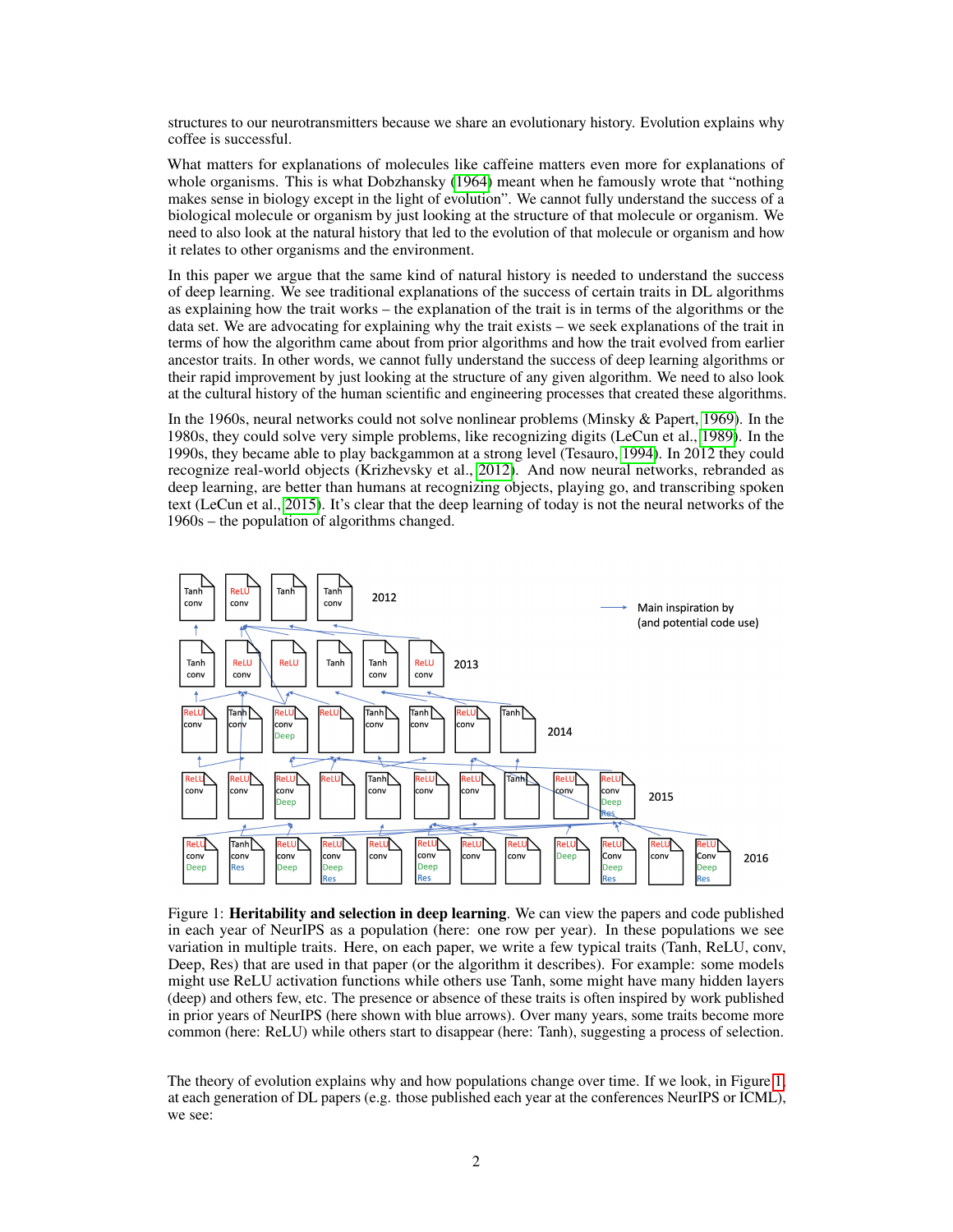- (H1) variation in algorithms,
- (H2) heritability of traits of algorithms between generations, and
- (H3) differential survival of algorithms over time.

In other words, we see the three hallmarks of evolution in the progression of populations of DL algorithms. If we look at resources like PapersWithCode then we also have a rich fossil record of these past generations. This record tracks both the dynamic of broad traits of deep learning algorithms, and their performance on various benchmarks, alongside with the source code that specifies these organisms.

The presence of these three hallmarks of evolution and the natural history of the DL field, shows us that deep learning algorithms receive two kinds of data. First is the traditional training data of any particular algorithm on any particular task. Second – and perhaps more important – is the information encoded in the evolutionary history of how these algorithms came about – information on what worked and what did not work in the past (McGee et al., [2022\)](#page-9-9). Cultural evolution here is a meta-algorithm for the population of DL algorithms to learn about its particular environment.

From the No-Free-Lunch Theorem (Devroye, [1983;](#page-9-10) Wolpert & Macready, [1997\)](#page-10-2) we know that deep learning is not better than other algorithm over the set of *all* possible problems. But we do not care about all possible problems. We care about problems in the DL field's particular environment: the world as it happens to be. Through its history, and successive generations of NeurIPS and ICML conferences, the field has been incorporating many inductive biases that improve performance on the world as it happens to be. It is this evolutionary history of a successful algorithms that sets up the biases of the algorithm to align with what has been typical in the world.

Of course, this is a decisively qualitative account of why DL algorithms are successful. Just like the early naturalists in biology, who did not know the DNA-basis of heredity, we do not yet know how exactly the three hallmarks of evolution are implemented in the DL field. It is not as simple as the code base or the manuscript text, and requires future work to identify the hereditary basis – i.e., the "genes" or "memes" – for deep learning algorithms. The quantitative tools of modern evolutionary biology could help us answer these questions in the future. We give some example questions for each of the three hallmarks of evolution, each questioned numbered the same as the corresponding hallmark:

- (Q1) How is variation in DL algorithms created between generations (See Fig. [2\)](#page-4-0)?
- (Q2) What exactly is inherited between generations of ICML/NeurIPS papers and can we make precise estimates of the heritability of the various traits in DL papers? Can we identify the relevant 'genes' that encode these traits?
- (Q3) What are the selective pressures on the population of DL algorithms created by our benchmarks and community standards?

Answering these questions is useful to both our understanding of deep learning and as a case study in the broader field of the cultural evolution of science (Wu et al., [2022\)](#page-10-3).

# 2 Facilitated variation in biological evolution

The "survival of the fittest" (i.e., natural selection) part of evolution gives us some clues as to why deep learning algorithms work in practice but leaves us with the question: why was there such a quick and drastic improvement in their performance in recent years? After all, we usually expect evolution to be slow and gradual. Existing work in the cultural evolution of science has primarily focused on heritability (H2 and Q2) and selection (H3 and Q3) (Wu et al., [2022\)](#page-10-3). But deep learning gives us the opportunity to look carefully at the first hallmark (H1) and the question of the generation of variation or "arrival of the fittest" (Q1). As we consider the "arrival of the fittest", the history of deep learning might seem quite different from biological evolution in one particular way: new mutations in biology are random but new ideas in deep learning do not seem to be random.

Popular accounts of biological evolution often attribute all the creative aspects of evolution to selection. In deep learning, however, we do *not* attribute all creative aspects of the field to the hard working peer reviewers and program committee members, nor to our careful citation practices. And while we read a competitor's paper, we might – in our frustration – imagine that it is just a random jumble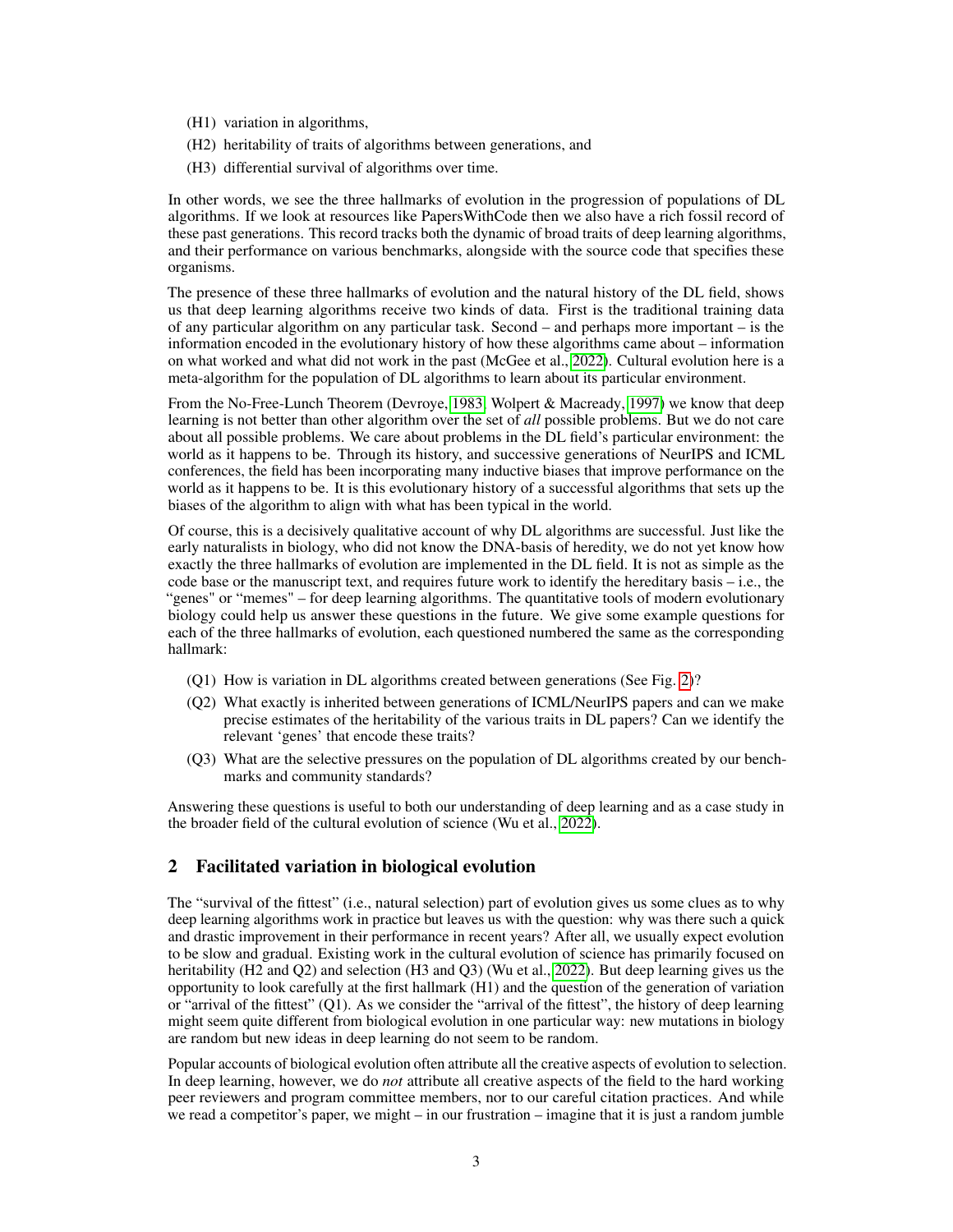of prior work. We know that this is not really the case. For when we design the models in our own latest paper, we certainly feel like we are deploying creativity and not just randomly modifying and assembling what we have seen before. In other words, unlike simple views of biological evolution, the variation that we create in a new deep learning paper does not seem random.

Does this mean that an evolutionary analysis does not apply? No, it means that a simple model of biological evolution that equates random genetic change with random phenotypic change does not apply. But this simple model of evolution does not apply to biology, either.

#### 2.1 EvoDevo background and foundations

An organism is not simply a genotype labeled by a fitness value. Real biological organisms are the outcome of rich developmental processes that create a phenotype from a genotype (and environment). This phenotype then results in some fitness for the organism in some environment. Thus, the developmental processes that constitute an organism create a genotype-phenotype-fitness map. Due to these processes and this map, uniformly random variation at the genetic level can result in nonrandom variation at the phenotypic level. To make sense of this, we have to turn to evolutionary developmental biology and the theory of facilitated variation (Gerhart & Kirschner, [2007;](#page-9-11) Kirschner & Gerhart, [2008\)](#page-9-12). Here we will lay out the relevant biological concepts and terminology before applying them to the history of DL in Section [3.](#page-5-0)

The many different core developmental processes that make up an organism have to be robust to noise and failure in other developmental processes and the environment. This robustness necessitates feedback and information flow between these core processes. There is an *interchangeability of cues*, since the signals that flip the conditionals in a developmental process can be the result of components encoded by genes that are internal to the process, or the external environment, or even other developmental processes. This interchangeability of cues allows for *weak regulatory linkages* to be formed between processes without significant changes to the processes themselves – the biochemical signals act as a kind of universal API for the library of modules that make up the organism.

Weak regulatory linkages allows the organism's developmental processes to signal each other and adapt to disturbances in other processes. *Somatic adaptation* and *somatic accommodation* are the ability of some parts of the developing body (called 'soma') to accommodate changes in other parts. For example, the blood vessels in the human body are not all individually specified, but develop in response to signals from other cells in the body requesting oxygen, nutrients, or the removal of waste products. This somatic adaptation can be very helpful to both (1) the individual organism in how it handles noise in the environment or errors in other processes and (2) the organism's lineage by how somatic adaptation handles mutations in the genome. It is this second benefit of somatic adaptation to the evolvability of a population that interests us here.

Evolution is made difficult when there are many constraints between multiple components (Kaznatcheev, [2019;](#page-9-13) Kaznatcheev et al., [2020\)](#page-9-14) – called '*epistasis*' in biology. For an extreme example, that we visualize in Figure [2,](#page-4-0) imagine two developmental processes that produce two traits which together form the organism's phenotype. In our imagined environment, these two traits have to line up correctly. If they don't line up correctly then there is complete failure of the organism – the coordination of the traits is essential for the structure of the organism. If the processes that produce these two traits are not signaling each other during development then this forms a constraint on the evolution of the organism: one trait cannot be significantly modified by mutations without compensatory changes in the other interdependent trait. It is unlikely that a random mutation can simultaneously make just the right complimentary changes to both of the processes.

A developmental deconstraint is any process in the organism that allows a developmental process in that organism to avoid structural failure by automatically accommodating changes in other developmental processes of the organism or the environment. This converts a structural parameter that was under genetic control into a parameter that is under developmental or environmental control. When such deconstraints are discovered by evolution, they ease evolution by allowing the previously constrained traits to vary more easily. This can create newly accessible paths through or around fitness valleys that previously blocked evolution. Deconstraints also allow random genetic mutations to have non-random phenotypic effects that can 'line up' better with the selective pressures of the environment. Since the genotype-phenotype-fitness map was created by prior evolution in a given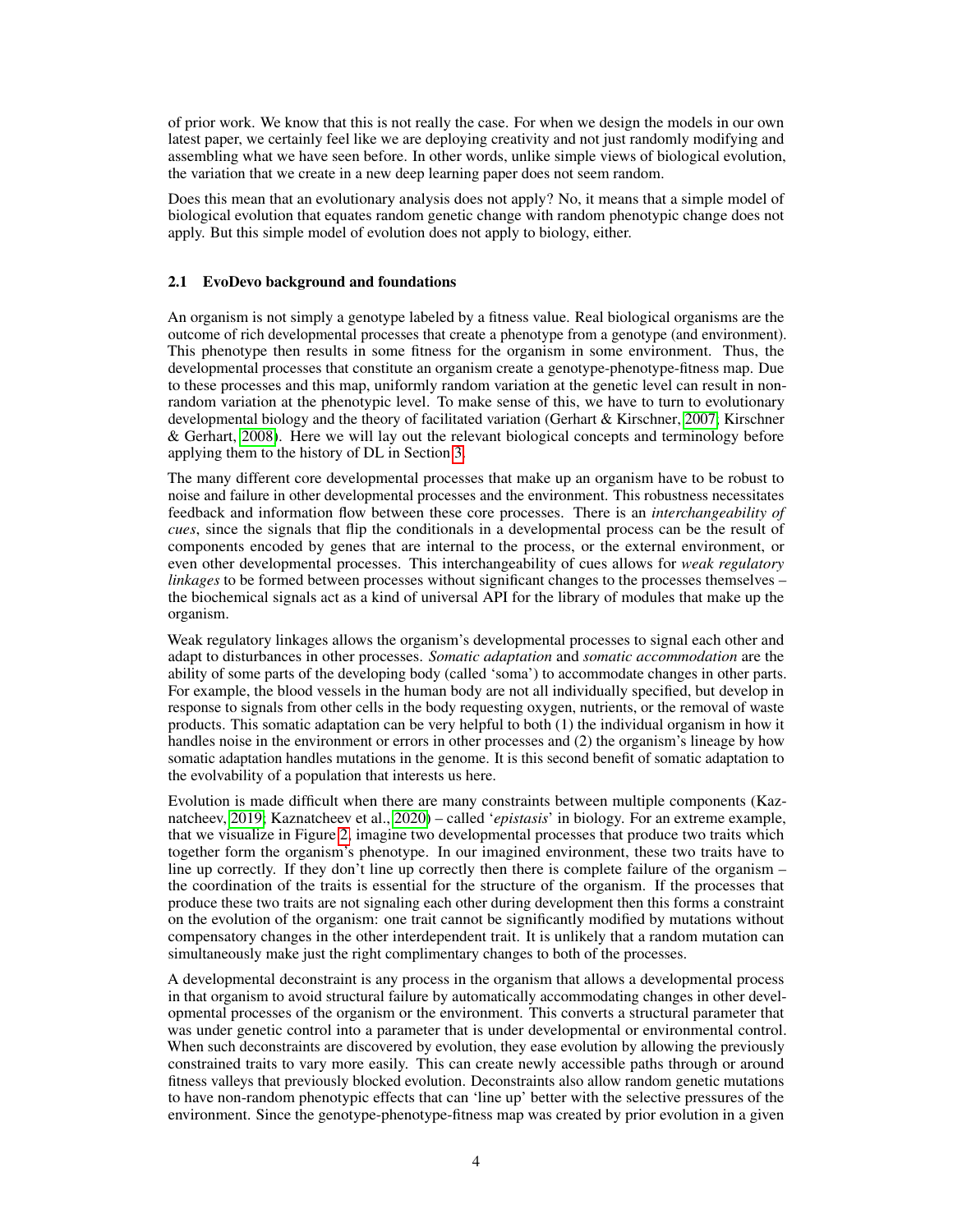<span id="page-4-0"></span>

Figure 2: **Example of evolutionary deconstraint.** Moving from left to right, we see how the genotype space  $(a,d)$  is transformed by development  $(b,e)$  into the phenotype space  $(c,f)$  and how this transforms the space of nearby mutations (orange circles) from the wildtype (black solid circle). Development is shown as an information flowchart  $(b,e)$  leading from a genotype to a phenotype through the development of two traits of the body and heart. Since selection happens at the level of phenotypes, we represent viable phenotypes as white regions and unviable phenotypes as the grated regions in phenotype space  $(c, f)$ . The top panels  $(a, b, c)$  consider the case before a developmental deconstraint is introduced, and the bottom panels (d,e,f) considers the case after a developmental deconstraint is introduced through weak regulatory linkage between body development and heart development. Weak regulatory linkage can be seen in (e) as the introduction of a feedback cycle from body development to heart development and vice-versa – this allows these two processes to coordinate during the organism's development. Inset (in  $(a, c, d, f)$ ) are small examples of fitness landscapes with two point mutations leading to a double mutation, viable mutations are shown as white circles and unviable mutations are shown as grated circles – this highlights how a deconstraint can replace a case of reciprocal sign epistasis  $(a, c)$  by a smooth landscape  $(d, f)$ .

enironment, this map can facilitate the partial alignment of the phenotypic effects of new genetic mutations with the demands of the environment.

It can also be helpful to think of developmental deconstraints from the perspective of how they move information between the genome, development, and environment. Here we see a sharp contrast between *genetic assimilation* (Waddington, [1942,](#page-10-4) [1953\)](#page-10-5) – where information moves from development and learning into the genome – and what we would like to name *developmental compression* – where information moves from the genome into development. For a generic example of developmental compression: Suppose process A uses an internal cue X encoded in its genome – it is possible for another process B (or even the environment) to produce cue X to affect process A. The replacement of an internally encoded X by the products of other processes can then reduce how much information needs to be encoded in the description of process A – so development can act as a way of compressing the heritable information. This is most drastic when a previously internal cue can be replaced by an external environmental cue. For a concrete example of developmental compression we can consider the brain. As pointed out by Zador [\(2019\)](#page-10-6) and others, there is simply not enough space in the human genome to code for the location and synaptic connection between all the neurons in our brain. Instead, developmental processes are specified by a compressed code that is then decoded during development – from embryonic and fetal development to psychological learning in infancy, childhood and later life – and build the brain in conjunction with input from other developmental processes and the environment. This kind of interaction between evolution and development, along with considerations of information flow, is central to current evolutionary theory.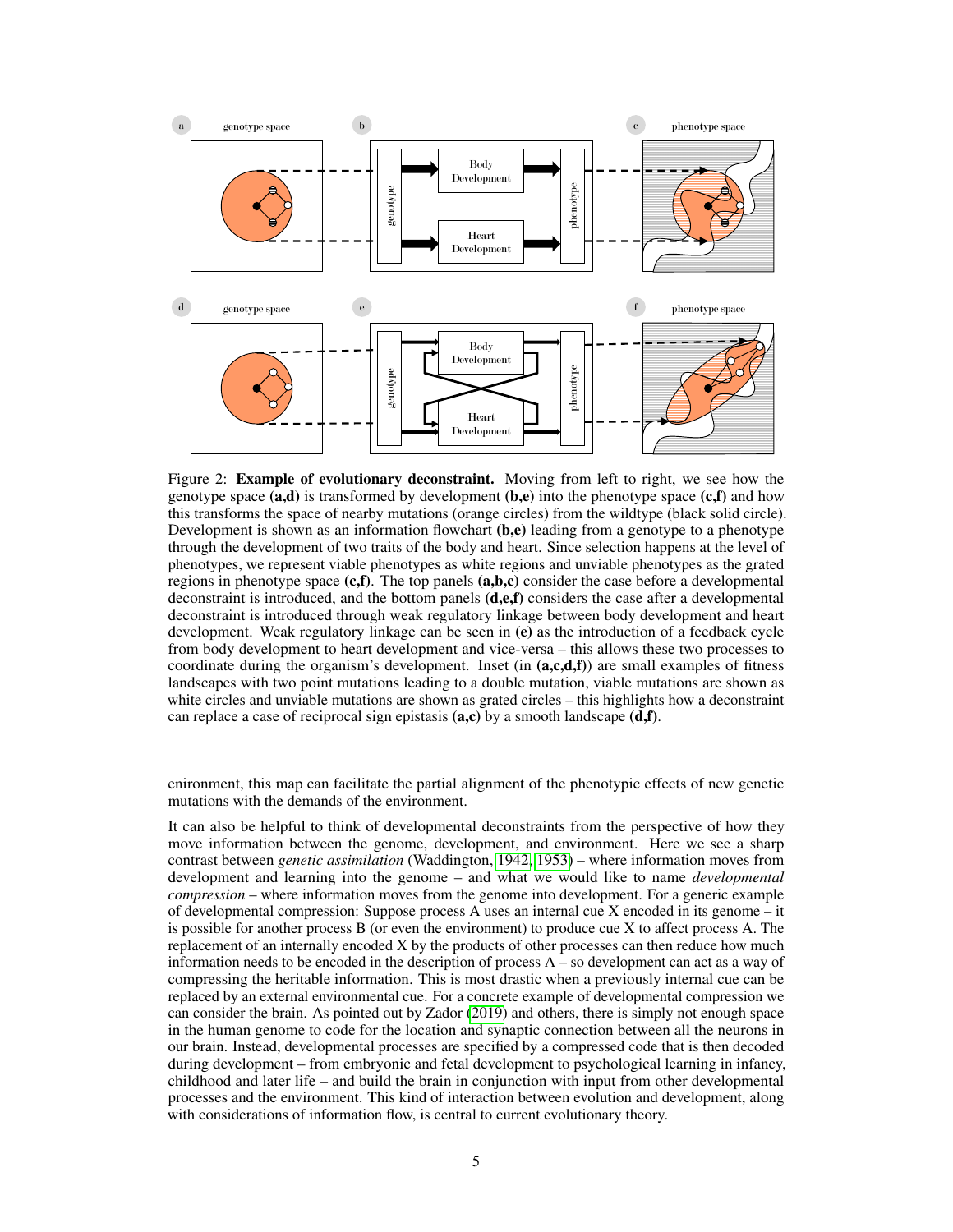# <span id="page-5-0"></span>3 EvoDevo of developmental compression in deep learning

In biology, development is a broad concept that spans levels from embryology to social learning. More narrowly, in the central dogma of molecular biology, development includes every process that creates an organism based on its genetic specification. In computer science, we will consider a general specification of a model or algorithm as the scientist-facing description – usually as pseudocode or text. And we will use 'development' to mean every process downstream of the general specification. For a clear example – all processes during compilation or runtime would be under 'development'. We might even consider as 'development' the human process of transforming pseudocode in a paper into a programming language code.

In this section, we will consider three different levels of development in deep learning algorithms. We will discuss the training of neural networks with backpropagation, hyperparameter optimizers, and AutoGrad as developmental deconstraints on three distinct levels. We will describe in some detail how development at each of these three levels relates to central concepts from biology and ultimately give a list in Table [1](#page-6-0) of further deconstraints we observe in the DL field.

# 3.1 Backpropagation for training weights: weak regulatory linkages

We can define the phenotype of a classifier by its input-output behavior. If we specify the behavior of this classifier using a crisp logical framework like a Turing Machine then even small changes to the machine or circuit will potentially produce drastic and unexpected changes to the phenotype that can easily result in the structural failure of the classifier. For a developmental biologist, this programming approach means extremely strong and brittle regulatory control over the phenotype. By introducing the idea of weights and activation functions, neural networks alleviate this brittleness to small changes without sacrificing expressiveness. Introducing this continuousness and differentiability to the computational model allows for weak regulatory control of the classifier's phenotype, it allows us to tune weights to obtain good performance. Neural networks themselves can be seen as a deconstraint on programming.

Backpropagation as a method for updating these weights based on labeled examples from training data then puts these weakly regulated processes under developmental control. If weights are the developing body or soma of the neural net then backpropagation is the somatic adaptation. This allows scientists to automatically train the neural network on labeled training data instead of relying on the cultural evolutionary process of scientists manually trying to write better classifiers from scratch. 'Learning' is what computer scientists call this developmental process of backpropagation modifying weights. Many computational neuroscientists also equate this with learning as used in biology and psychology – although this analogy is questioned by some (Zador, [2019\)](#page-10-6). Freeing humans from tuning weights by trial and error, backpropagation is a major developmental deconstraint for the creation of classifiers.

# 3.2 Hyperparameter optimization: interchangeability of cues

We can define a middle level of development as the process that produces the higher level of development that is the learning behavior. We can then focus on more foundational levels of development than the learning of weights. In the early days of neural networks, scientists had to manually specify the various parameters of the neural network: learning rate, number of neurons, local architecture properties, etc. These parameters were, however, sufficiently abstracted so that they could be specified as variables which regulated the rest of the learning process. This abstraction allowed the interchangeability of cues – the variables could potentially be modified either by the scientist or the algorithm.

Originally these parameters or interchangeable cues were largely under "genetic" control and change in them was due to the cultural evolutionary process of scientists producing new models or tweaking existing ones. The advent of hyperparameter-optimizers put these parameters under the control of the developmental process of the algorithm. This took the pressure of having these numbers be optimized off of the shoulders of scientists and moved these cues to be set by the learning algorithm itself. What was under genetic control, could now be under the control of a developmental process that could automatically search through the settings that make these components coordinate with each other in the best way. Thus, we saw developmental compression: a movement from genetics (manually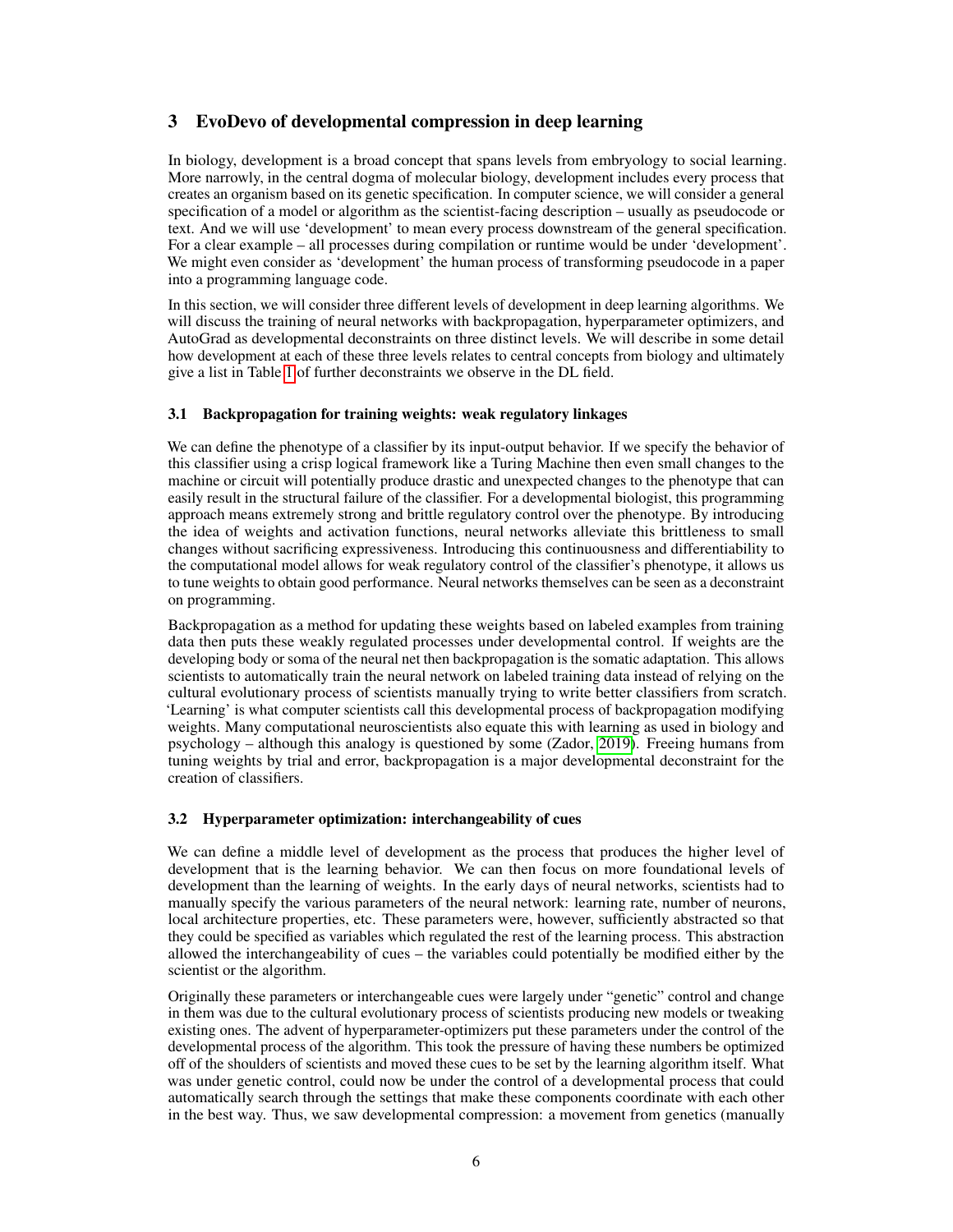specifying the model's hyperparameters) into development (where the hyperparameters of the model optimize themselves).

### 3.3 Automatic differentiation: somatic adaptation

We can define the lowest level of development as the developmental processes that take place before the algorithm receives any training data. We consider automatic differentiation as an example developmental process that does not even need to use training data.

In 2002, when Konrad built neural networks to describe unsupervised learning of neurons in brains, he had to specify how the loss function depended on the inputs and the parameters of the neurons – which was not all that hard. But then he had a harder manual task: he had to use calculus to differentiate the loss to calculate the gradients. This made the overall model building hard because Konrad needed to write two parts of the code: one that calculates the loss, and one that calculates the gradients. Any mismatch between these two parts was likely to lead to structural failure and a non-viable model. This was an evolutionary constraint.

In 2022, when Artem builds a neural network with just a few lines of PyTorch, he only needs to write one code – the code calculating the loss. The entire second part of calculating gradients is done automatically by the developmental process of AutoGrad (Baydin et al., [2018\)](#page-8-0). The constraint that the loss calculation and the gradient need to match is thus automatically satisfied by somatic accommodation. Artem does not even need know calculus to code a new loss function.

# 3.4 Innovations in DL: toolbox of life

Anyone who has created classifiers pre- and post- backpropagation, hyperparameter optimization, or automatic differentiation (AutoGrad) can attest to the massive increase in the ease of making new models or, as we argue here, in the ease of evolution. The evolutionary constraint faced by Konrad's generation of scientists, no longer constrains Artem's generation of scientists. The developmental deconstraints of AutoGrad, hyperparameter optimization, and backpropagation made innovation easier. It became more likely that (random) tinkering with a given project would succeed.

Above, we just talked about three of the deconstraints that the deep learning community has discovered. We list a few more notable examples of biology-like ways of simplifying the creation of classifiers in Table [1](#page-6-0) – these have been a remarkable feature of the evolution of the deep learning field.

<span id="page-6-0"></span>

| <b>Interdependent processes</b>             | Developmental deconstraint                   |
|---------------------------------------------|----------------------------------------------|
| Architecture vs Learning rule               | Gradient descent (Bottou et al., 2018)       |
| Compute vs Gradient                         | Autograd (Baydin et al., 2018)               |
| <b>Network vs Parameters</b>                | Hyperparameter optimization                  |
|                                             | (Claesen & De Moor, 2015)                    |
| Gradient complexity vs Gradient amplitude   | Residual connections (He et al., 2016)       |
| Learning rate of one parameter vs Another   | Adam (Kingma & Ba, 2014)                     |
| Design network vs Parallelizing across GPUs | Transformers (Vaswani et al., 2017)          |
| Specify network vs Initialization           | Principled initialization                    |
|                                             | (Glorot & Bengio, 2010)                      |
| Data vs Preprocessing                       | Batch Normalization (Ioffe & Szegedy, 2015)  |
| Learning rate vs Batch Size                 | Principled learning rates (Krizhevsky, 2014) |

Table 1: Some deconstraints and developmental compression in the evolution of deep learning. On the left are examples of interdependent processes that are coupled by some constraint and were previously 'genetically-controlled' and on the right are deconstraints that brought them under developmental control with a reference to a representative paper.

What does our reflection on deconstraints mean for the future of deep learning? We should identify constraints between the developmental processes that we use to create classifiers and look for further opportunities to replace what is currently done by scientists, with processes by which the processes automatically adapt to one another. To the level that the deep learning field is evolutionary, we should strive towards building-in deconstraints. Fortunately, this is readily doable. We may analyze all past papers in deep learning, and ask which traits or innovations go well with one another. This will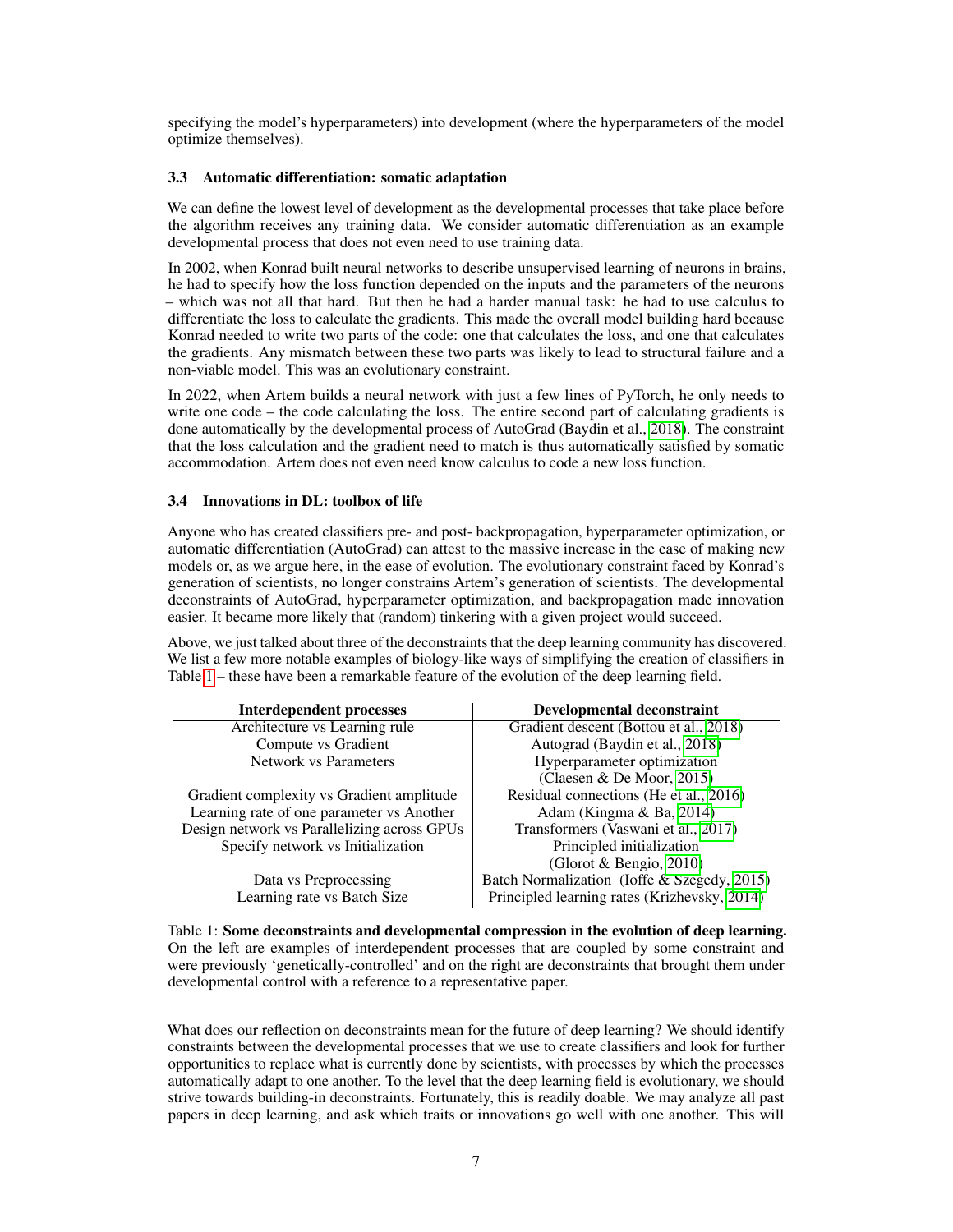suggest potential constraints. Then we can write code that automatically facilitate the coordination of these processes. For example, we could analyze which modules systematically appear together in successful models and then implement libraries that automatically tune the parameters of these modules to behave well together. This is remarkably similar to ongoing developments in the automatic machine learning field (e.g. (Feurer et al., [2020\)](#page-9-22)) where strategies similar to successful past strategies are prioritized. Would this automate innovation in DL?

# 4 Discussion

In this paper, we have proposed an interpretation of the evolution of the DL field based on evolutionary developmental biology. We argued that cultural evolution can help explain the success of deep learning. Instead of focusing on explanations of how a trait of DL algorithms works we are trying to explain why the trait exists. Instead of focusing on a particular paper or algorithm, we view papers/algorithms that come out in each year of ICML, NeurIPS, or similar venues as a population. This lets us see the three hallmarks of evolution in the DL field: (H1) variation in algorithms, (H2) heritability of the traits of algorithms between generations, and (H3) differential survival of algorithms over time. This means that DL algorithms receive training through two channels: (1) training data for a particular algorithm, and (2) information encoded in the evolutionary history of how these algorithms originated. It is the second information channel that helps DL algorithms get around the No-Free-Lunch Theorem by incorporating inductive biases that improve performance on the world as it happens to be.

Each of the three hallmarks (H1, H2, H3) raises associated questions (Q1, Q2, Q3) about the evolution of DL. We focused on (Q1): How is variation in DL algorithms created between generations? To explain why new innovations in DL do not feel like uniformly random mutations, we linked the process converting the pseudocode or text description of an algorithm into a trained model to the concept of 'development' in biology. The requirement that all parts of this process have to coordinate in order to produce a viable model results in a constraint on the evolution of DL. Biological evolution has innovated 'deconstraints' to get around similar kinds of requirements in biology. Deconstraints are modifications to the developmental process that avoid complete failure of the process by automatically accommodating changes in other components. In Section [3](#page-5-0) and Table [1,](#page-6-0) we suggested that many important innovation in DL (from neural networks themselves to hyperparameter optimization to AutoGrad) can be seen as developmental deconstraints. These deconstraints are helpful to both (1) the particular algorithm in how it handles challenges in implementation and (2) the overall field of DL in how easy it is for new ideas to be generated.

What do these deconstraints on the evolution of DL mean? The advantage (1) to the particular algorithm helps explain why these innovations evolved. But the advantage (2) to the field is in how the deconstraints increase evolvability. We think that, by eliminating constraints, deconstraints make discovering new innovations easier and their impact larger. This might be one of the reasons why we saw such a drastic increase in the speed of innovation in DL in recent years.

Why should these deconstraints on the evolution of DL matter to the NeurIPS community? If we want our field to continue its rapid improvement then we should aim to find current constraints in the development of DL models. Once we find the coupled developmental processes that produce these constraints, we can search for ways to automatically have the processes accommodate each other and thus remove the constraint.

By looking at DL, we are looking at only one branch of a large phylogenetic tree of ML algorithms. It would be interesting to study other branches of ML, and science more generally, as evolutionary processes. By viewing culture as evolving, we may ask what constraints were encountered and which past innovations in our cultures acted as deconstraints.

#### 4.1 Limitations and Future Work

There are limitations to our evolutionary perspective on deep learning. We think that these limitations provide great opportunities for new directions for research.

Here we have shown how to frame central ideas from the deep learning field from an evolutionary developmental perspective. However, we have not been quantitative. Like an early naturalist awed by the beauty and diversity of life, we reported our general observations on the history of deep learning. But evolutionary biology has progressed to a highly quantitative field – we have not used these rich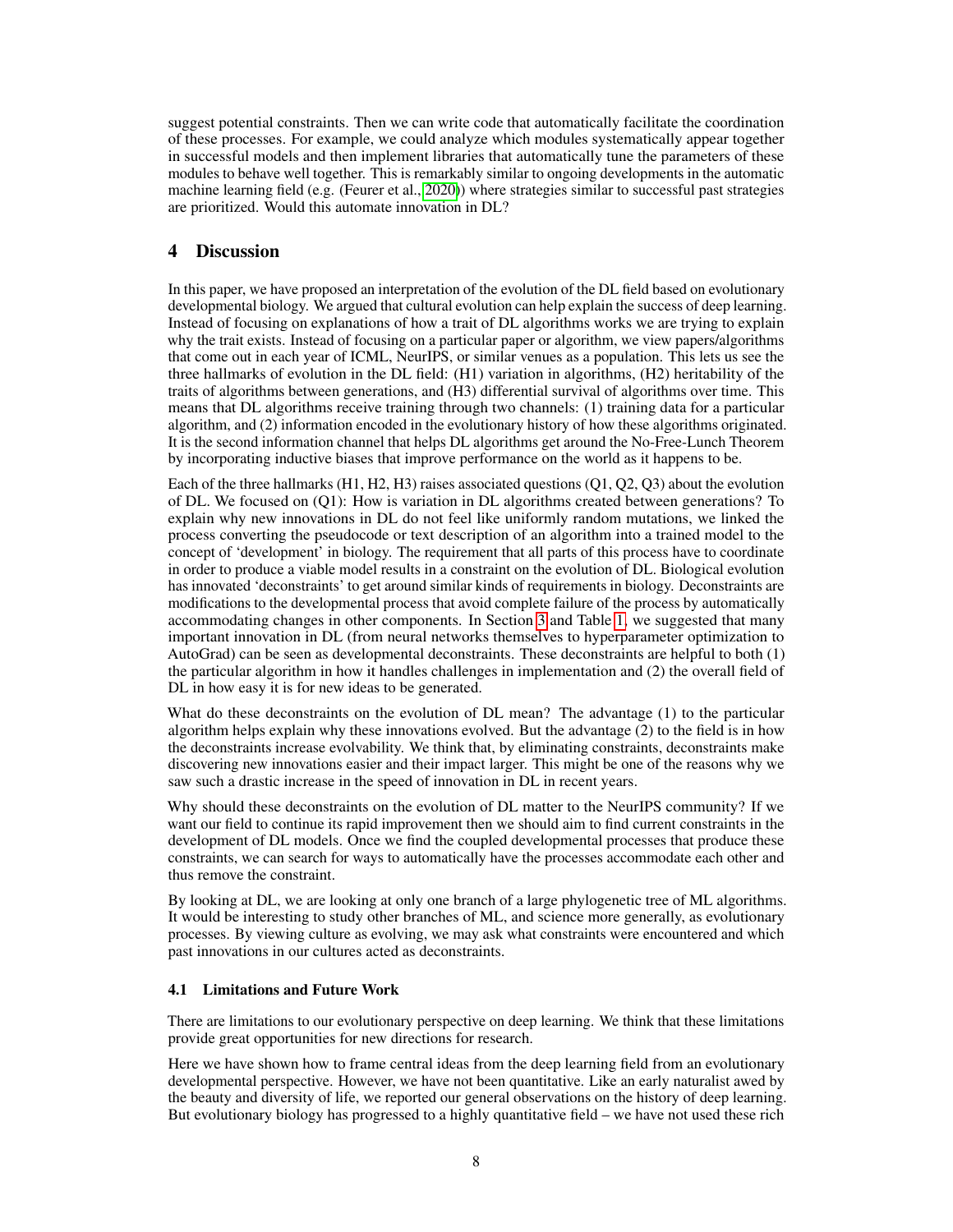quantitative methods of modern evolutionary biology. Future work should be quantitative – the data is all there! The publication record of the field is open: the catalog of all past accepted NeurIPS paper is publicly accessible and sites like PapersWithCode already contain much of the relevant code and characterizations of phenotypes (e.g. trained model). Regardless of the data source, the perspective we put forward here could be more meaningful with a careful quantitative analysis of the relevant traits of algorithms and the developmental processes that generate them. Such a quantitative account would benefit not only our understanding of DL, but it would also advance evolutionary biology. Rich "fossil records" like the NeurIPS archive and PapersWithCode can allow us to 'wind back the the tape of life' for DL in a way that we seldom can in the naturalistic setting of traditional biology. In biology, we also cannot easily study organisms that did not live. But in DL, we can potentially look at the many papers that were rejected by NeurIPS each year rather than just the few that were published. Since natural selection is an eliminative process, these is some sense in which it would be even more helpful to know which algorithms did not survive.

Here we focused on papers/code as the units that make up the evolving population. This view may be incomplete in many ways. For example, in an alternative view, scientists are the relevant unit: they develop during their doctoral and/or postdoctoral training and then mostly write similar papers for the rest of their career. This is also known as the sea squirt theory of tenure (Dennett, [1991\)](#page-9-23): like a juvenile sea squirt, an early career academic has a rudimentary nervous system to learn and navigate the world, but once the sea squirt finds a suitable spot to cling to for life, it has no need for a brain and proceeds to digest it – like an academic who found a permanent position. Apart from the philosophy of science consequences of contrasting papers/code (which are much closer to 'beliefs' in formal epistemology models (Wu et al., [2022\)](#page-10-3)) to scientists as units of selection, it is a huge difference for the analogy to developmental biology. Whereas we made development for a paper/code level of selection precise by defining it as the process converting the pseudocode or text description of an algorithm into a trained model, the scientists level of selection developmental process that converts a fresh undergraduate into an active scientists requires deeper investigates. Which of these two units is the right level of selection in the DL field is currently unknown and both levels are likely to be relevant. We hope that our evolutionary perspective on DL will open the door for quantitative investigation of this question.

#### 4.2 Potential impact on society

A final aspect to consider for future work is how understanding the evolution of DL can help us improve our field. Just as studying evolutionary medicine can be useful for a physician working on human maladies, studying the cultural evolution of DL might help us treat some of the systemic biases and inequalities that our work produces or reinforces. Awareness of the evolutionary forces at play, can help us shape our field for the better. As we noted at the end of Section [1,](#page-0-0) DL algorithms receive two kinds of data: (1) training data for a particular algorithm, and (2) information encoded in the evolutionary history of how these algorithms originated. We are already becoming increasingly aware of how training data can propagate or reinforce undesirable bias in our models (Barocas et al., [2017;](#page-8-1) Birhane & Prabhu, [2021;](#page-9-24) Larrazabal et al., [2020\)](#page-9-25). Our evolutionary perspective suggests that we should also critically examine how the historical origins of our algorithms and the community that selected them can potentially introduce undesirable bias into the whole population of learning algorithms themselves (Birhane, [2021;](#page-8-2) Hooker, [2021\)](#page-9-26). Given the role of the community in forging the selective pressures on the population of DL algorithms this perspective also invites us to examine not just the personal failures of individual models, papers or research teams; but the structural failures of the field as a whole. For example, the original draft of this paper cited less than 8% women – this under-representation is a pervasive problem in our field (Dworkin et al., [2020\)](#page-9-27). Being mindful of the evolution and natural history of our field has the potential to both speed up our field's progress and make future work more fair and equitable than our past.

### References

<span id="page-8-1"></span><span id="page-8-0"></span>Barocas, S., Hardt, M., & Narayanan, A. (2017). Fairness in machine learning. *Nips tutorial*, *1*, 2. Baydin, A. G., Pearlmutter, B. A., Radul, A. A., & Siskind, J. M. (2018). Automatic differentiation in machine learning: A survey. *Journal of Marchine Learning Research*, *18*, 1–43.

<span id="page-8-2"></span>Birhane, A. (2021). Algorithmic injustice: A relational ethics approach. *Patterns*, *2*(2), 100205.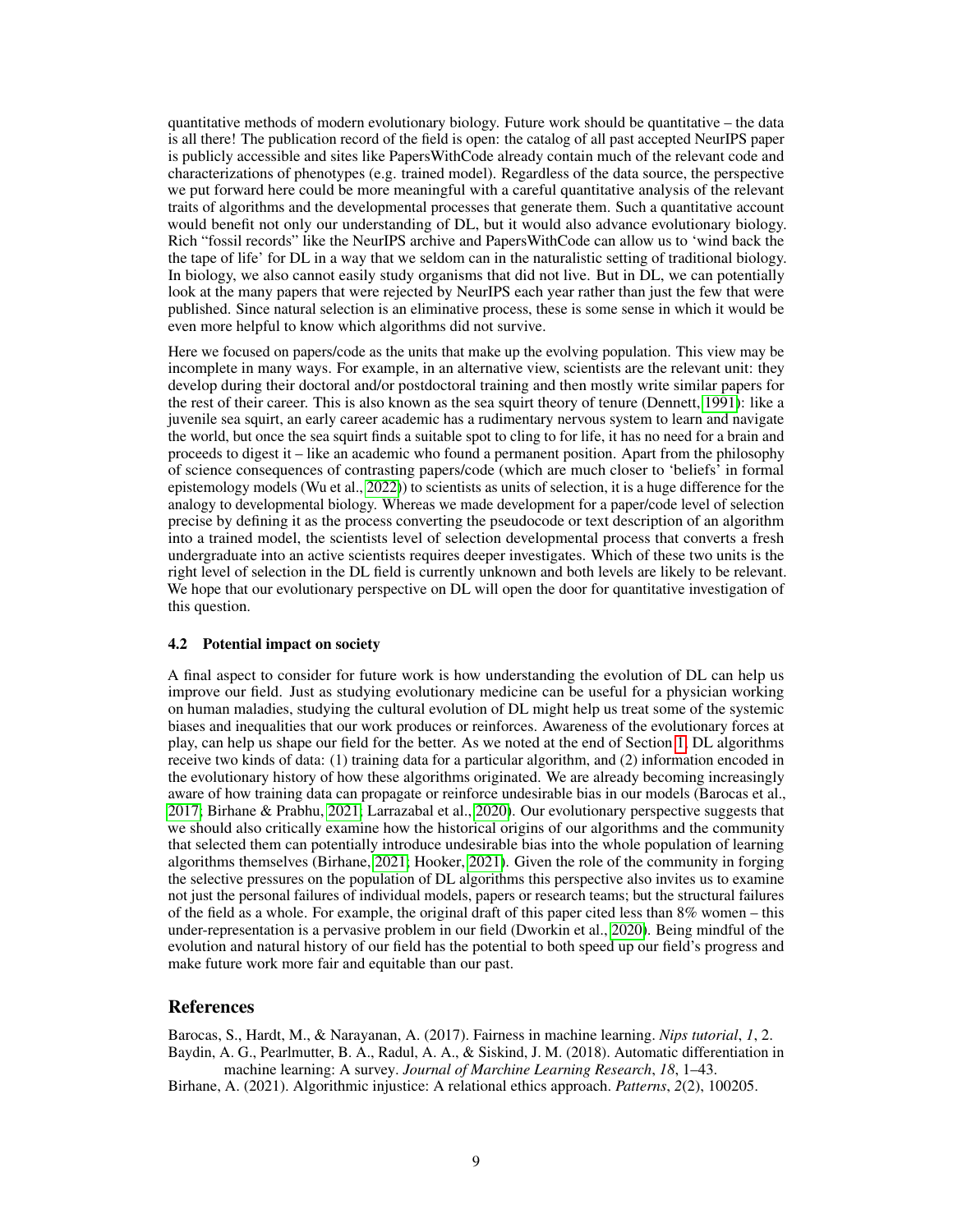- <span id="page-9-24"></span>Birhane, A., & Prabhu, V. U. (2021). Large image datasets: A pyrrhic win for computer vision? *2021 IEEE Winter Conference on Applications of Computer Vision (WACV)*, 1536–1546.
- <span id="page-9-15"></span>Bottou, L., Curtis, F. E., & Nocedal, J. (2018). Optimization methods for large-scale machine learning. *Siam Review*, *60*(2), 223–311.
- <span id="page-9-1"></span>Brown, T., Mann, B., Ryder, N., Subbiah, M., Kaplan, J. D., Dhariwal, P., Neelakantan, A., Shyam, P., Sastry, G., Askell, A., et al. (2020). Language models are few-shot learners. *Advances in neural information processing systems*, *33*, 1877–1901.
- <span id="page-9-16"></span>Claesen, M., & De Moor, B. (2015). Hyperparameter search in machine learning. *arXiv preprint arXiv:1502.02127*.
- <span id="page-9-23"></span>Dennett, D. C. (1991). *Consciousness explained*. The Penguin Press.
- <span id="page-9-3"></span>Denoeud, F., Carretero-Paulet, L., Dereeper, A., Droc, G., Guyot, R., Pietrella, M., Zheng, C., Alberti, A., Anthony, F., Aprea, G., et al. (2014). The coffee genome provides insight into the convergent evolution of caffeine biosynthesis. *science*, *345*(6201), 1181–1184.
- <span id="page-9-10"></span>Devroye, L. (1983). On arbitrarily slow rates of global convergence in density estimation. *Zeitschrift für Wahrscheinlichkeitstheorie und Verwandte Gebiete*, *62*(4), 475–483.

<span id="page-9-4"></span>Dobzhansky, T. (1964). Biology, molecular and organismic. *American Zoologist*, 443–452.

- <span id="page-9-27"></span>Dworkin, J. D., Linn, K. A., Teich, E. G., Zurn, P., Shinohara, R. T., & Bassett, D. S. (2020). The extent and drivers of gender imbalance in neuroscience reference lists. *Nature neuroscience*, *23*(8), 918–926.
- <span id="page-9-22"></span>Feurer, M., Eggensperger, K., Falkner, S., Lindauer, M., & Hutter, F. (2020). Auto-sklearn 2.0: The next generation. *arXiv preprint arXiv:2007.04074*, *24*.
- <span id="page-9-11"></span>Gerhart, J., & Kirschner, M. (2007). The theory of facilitated variation. *Proceedings of the National Academy of Sciences*, *104*(suppl 1), 8582–8589.
- <span id="page-9-19"></span>Glorot, X., & Bengio, Y. (2010). Understanding the difficulty of training deep feedforward neural networks. *Proceedings of the thirteenth international conference on artificial intelligence and statistics*, 249–256.
- <span id="page-9-17"></span>He, K., Zhang, X., Ren, S., & Sun, J. (2016). Deep residual learning for image recognition. *Proceedings of the IEEE conference on computer vision and pattern recognition*, 770–778.
- <span id="page-9-26"></span>Hooker, S. (2021). Moving beyond "algorithmic bias is a data problem". *Patterns*, *2*(4), 100241.
- <span id="page-9-2"></span>Huang, Z.-L., Qu, W.-M., Eguchi, N., Chen, J.-F., Schwarzschild, M. A., Fredholm, B. B., Urade, Y., & Hayaishi, O. (2005). Adenosine a2a, but not a1, receptors mediate the arousal effect of caffeine. *Nature neuroscience*, *8*(7), 858–859.
- <span id="page-9-20"></span>Ioffe, S., & Szegedy, C. (2015). Batch normalization: Accelerating deep network training by reducing internal covariate shift. *International conference on machine learning*, 448–456.
- <span id="page-9-13"></span>Kaznatcheev, A. (2019). Computational complexity as an ultimate constraint on evolution. *Genetics*, *212*(1), 245–265.
- <span id="page-9-14"></span>Kaznatcheev, A., Cohen, D., & Jeavons, P. (2020). Representing fitness landscapes by valued constraints to understand the complexity of local search. *Journal of Artificial Intelligence Research*, *69*, 1077–1102.
- <span id="page-9-18"></span>Kingma, D. P., & Ba, J. (2014). Adam: A method for stochastic optimization. *arXiv preprint arXiv:1412.6980*.
- <span id="page-9-12"></span>Kirschner, M. W., & Gerhart, J. C. (2008). *The plausibility of life*. Yale University Press.
- <span id="page-9-21"></span>Krizhevsky, A. (2014). One weird trick for parallelizing convolutional neural networks. *arXiv preprint arXiv:1404.5997*.
- <span id="page-9-7"></span>Krizhevsky, A., Sutskever, I., & Hinton, G. E. (2012). Imagenet classification with deep convolutional neural networks. *Advances in neural information processing systems*, *25*.
- <span id="page-9-25"></span>Larrazabal, A. J., Nieto, N., Peterson, V., Milone, D. H., & Ferrante, E. (2020). Gender imbalance in medical imaging datasets produces biased classifiers for computer-aided diagnosis. *Proceedings of the National Academy of Sciences*, *117*(23), 12592–12594.
- <span id="page-9-8"></span>LeCun, Y., Bengio, Y., & Hinton, G. (2015). Deep learning. *nature*, *521*(7553), 436–444.
- <span id="page-9-6"></span>LeCun, Y., Boser, B., Denker, J. S., Henderson, D., Howard, R. E., Hubbard, W., & Jackel, L. D. (1989). Backpropagation applied to handwritten zip code recognition. *Neural computation*, *1*(4), 541–551.
- <span id="page-9-9"></span>McGee, R. S., Kosterlitz, O., Kaznatcheev, A., Kerr, B., & Bergstrom, C. (2022). The cost of information acquisition by natural selection.
- <span id="page-9-5"></span>Minsky, M., & Papert, S. (1969). Perceptrons.
- <span id="page-9-0"></span>Schrittwieser, J., Antonoglou, I., Hubert, T., Simonyan, K., Sifre, L., Schmitt, S., Guez, A., Lockhart, E., Hassabis, D., Graepel, T., et al. (2020). Mastering atari, go, chess and shogi by planning with a learned model. *Nature*, *588*(7839), 604–609.